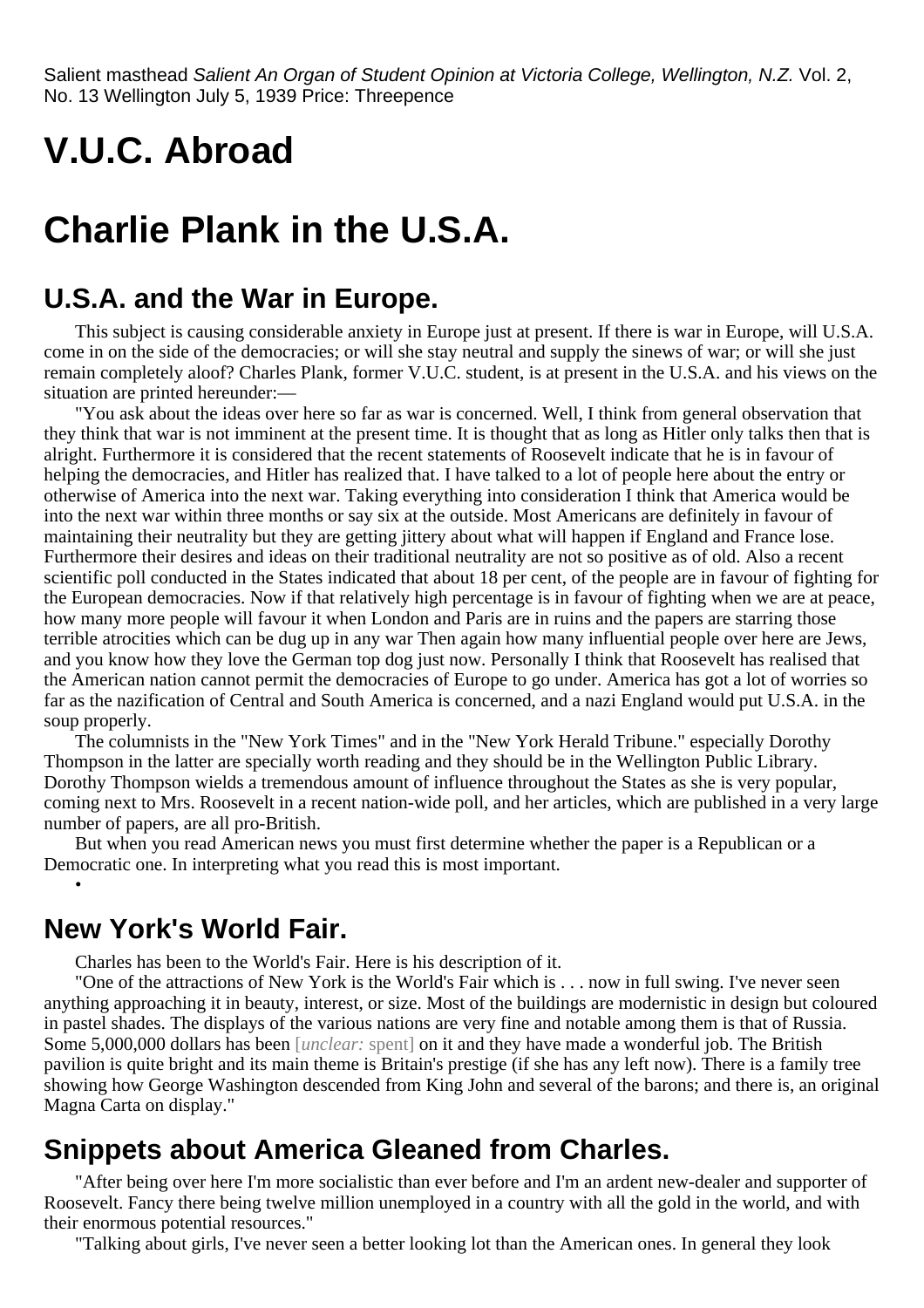attractive, and are tall and slim, and they take great care of their figures and complexions; and what's more, make great jobs of them. Lots of them are very disappointing when they talk, however, as many have rotten accents, and others use their heads only to keep their hats on."

"Living here is about twice as costly as in New Zealand, but everyone is paid proportionately more. The majority of girls continue working after they marry and they marry very young—just after they come out if possible—when they are about 18 years old. When they have babies, which isn't often, they just take time off." •

#### **Overseas Oddments.**

A. T. S. McGhie, well known to his many friends and enemies at V.U.C. not so long ago as "the McGhie" has succumbed at last. He was alternatively an immovable object and an irresistible force in debate, but the citadel of his indefatigable heart has been stormed by two eyes as soft as two bunches of violets in the spring (or something like that.) His engagement was announced several months ago and news now comes that he is to be married on July 22nd. They all fall in the end; the bigger the harder! Our very best wishes to Mac and the future Mrs. Mac.

John Hatherly is returning to N.Z. shortly after an absence of two and a half years, spent partly in South Africa as assistant master at a Johannesburg Boys School and partly in England. We prophesy that his views on Nazi Germany will be sufficiently interesting to warrant a talk to the Free Discussions Club on the subject. He lands about the middle of August.

Jack Aimers informs us in a letter that they hold dances in hotels in Australia. No charge is made for admission as the proprietor hopes to make up for this in additional bar trade. We think he probably would.

Henry Abraham has left the University of Melbourne and is now a member of the Melbourne Observatory staff. He now spends long periods of time star-gazing and enjoys his work very much.

John White has been having a very interesting time in England. He has done a trip over to Ireland and has been through the Courts of Justice, both in Eire and in Northern Ireland. Just at present his attention is concentrated on Wimbledon where he is the New Zealand Lawn Tennis Association delegate.

Janet Grainger has recently completed a tour of France and Germany. She is now back in Scotland and intends to do a trip round England very shortly.

Bill Combs, who is at St. John's College, Cambridge, on a post-graduate scholarship, has been awarded a first class pass. In Part I of the Modern Languages Tripos, a College Scholarship and the Wrights Prize.

Pat Kelly worked his passage to England and is now doing theological work at St. John's College, Durham.

Don McElwain is now lecturing at the University of Western Australia. He is playing wing-three-quarter for the University 1st XV.

# **Student Spirit in China**

A general effect of the war has been to force the Universities to move inland away from the war zone, so that the students may continue their studies. The Chinese Government, fully expecting to win the war, hopes that, when they again enjoy peace in China, Unnecessary leadership for the reconstruction of the new China will be found among University students.

Interesting educational developments in China just now are four cultural centres at Chungkiang, Chengtu, Yenan and Shanghai respectively. The first three are distant about 1,500 miles from Shanghai, which distance most of the students have had in walk.

Of the four educational developments mentioned, perhaps that at Yenan is the most interesting. Yenan is the headquarters of the Eighth Route Army, and to Yenan are marching young men and women from every province in China. Yenan is in North Shenai, 300 miles from Sian, and is reached in three days by car over one of the worst roads in the world. All along the road, nine stages by foot from Sian, go the processions of students, trudging along, carrying a heavy load of bedding and personal possessions.

The Sian office was, at one time, receiving 700 students a week, giving them 30 cents a day for food, and starting them off on this arduous "first lesson" of the University course.

Many have tragic stories to tell, of homes destroyed, and relations killed; some cannot study because family business has been ruined, or the family lands ravaged by the war; some are too restless to go on studying, or can find no school to enter.

However, China, with her veneration for learning, her great need of technical experts for the future, and her unlimited man-power, cannot afford to lose her student class. Several of the Central China provinces have schemes for setting young people to do work of importance, and the Generalissimo has formed a youth corps,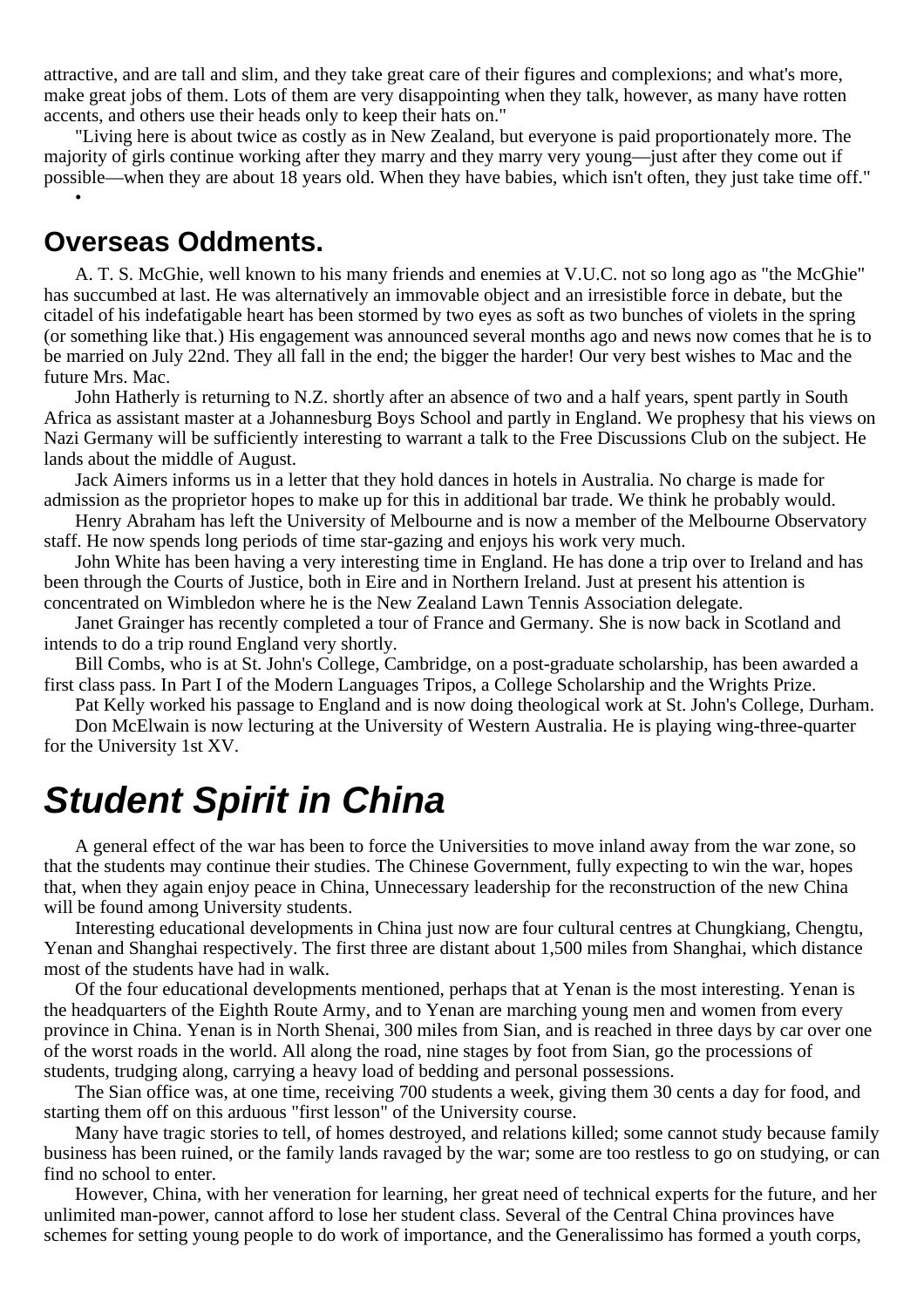in which young educated men are called to enlist.

Life at the Universities is very primitive. At the North Shensi Academy, the students live is caves which they have dug themselves out of the hillside. In bad weather, moving about the "campus" along muddy, slippery paths is decidedly unpleasant. There are no chairs of tables: the students eat out of doors, squatting on the ground about two mess tins, one containing millet, and the other vegetables. For lectures, they each carry a small square of wood, on which they sit, taking their notes as best they can. They wash and bathe in the river, going down in squads at dawn and sunset.

Discipline is maintained by groups, each group of ten being responsible to a group leader, who takes roll-call, checks attendance at lectures, presides over discussions, [*unclear:* and] holds meetings of criticism and censure on any delinquent member.

Three-eighth of the students are girls, dressed like the men, and living under exactly the same conditions. The course lasts only three months, and at present the number of subjects studied is few. The textbooks are lithographed locally, and there is no other equipment except a number of books, pamphlets and magazines in the library. Plenty of time is allowed for reading and discussion, but there is no practical work. Over seven thousand have already taken the course.

Much more could be said, but there is sufficient to show that the Chinese students are proving their ability to rise above adverse circumstances and to carry on a University under conditions which would probably daunt the average student—an object-lesson to the "civilised" West!  $-C.A.W.$ 

•

M.A.C., in a Radio Debate on Friday last, tried to persuade A.U.C. "That science has done more for mankind than literature." The judge Mr. W. P. Rollings, thought that they succeeded and placed the order of speakers—(1) A. A. Dunlop (M.A.C.). (2) Miss D. Fowler (A.U.C.), (3) A. I. Guild (M.A.C.).

# **The Two Camps**

*The principle we have now decided to adopt in regard to political articles, etc. in this and the next issue is that they will not in general be accepted unless they are definitely of more interest to students than to other sections of the community, even the educated ones. However, we received quite a large number of such contributions, and we publish the following as more adequately (in our opinion) expressing a point of view put forward in at least two other articles, and as being especially of interest to V.U.C. in view of the motion recently carried by the Debating Society, "That Russia is the Spearhead of Modern Civilization."—Ed.*

The stock-in-trade of many modern writers on the world situation contains one assumption larger than any other item in their mental outlook. It is the assumption that the world is divided into two camps. In one entrenchment lie the powers of liberty, as summed up for us in the title "Democracy Under Canvas"; in the opposing faction are the totalitarian states of Italy, Germany, Portugal—the bad wolves that menace our cherished traditions of democratic freedom. Fascism and Nazism, in greater proximity to the democracies of the West, are ogres that scare the children of liberty, and lend Victor Gollancz and his "private enterprise," the Left Book Club, valuable assistance in his laudable endeavour of making money out of the world danger of Fascism. "Fascism" has been selected as the shibboleth. If you are not persuaded that the world needs a strong dose of Communism for its cure, you are a Fascist. If you breathe a suspicion even, of some sneaking idea that in some respects Democracy does not function well, you are without the pale—you are a Fascist. So there are two camps—Fascism and Democracy (note that Russia gets in here).

### **A Side-Step**

Russia escapes her due classification among the Totalitarian states. In that happy realm where the Don and the Dneiper [*unclear:* now] so peacefully, where the worker drives to his palatial factory in the same motor car as Stalin; in that blissful classless state where all work the same hours for the same wage, where all are accorded the same fine living conditions, surely there must be some sacrifice asked [*unclear:* of] the individual. Surely the State that gives him so much must ask something in return. He is obliged to sell his soul to the State. Pardon, that is an unfortunate way or stating it, for souls are out of date in Russia. Each man belongs to the masses; he exists for the sake of the race. For the sake of the masses he submits to the tyranny of a few men alleged to represent the masses. In a land of so many millions there is but one mind. It is the mind of Stalin. There is but one will. I'll give you two guesses—whose? Liquidations, and "liquidations or the liquidators" suggest that it is perilous to have a private mind, more dangerous to reveal it; that it is purgeworthy to fail in any duty assigned by the State, and most un-Russian not to confess, when tried, that you are guilty, and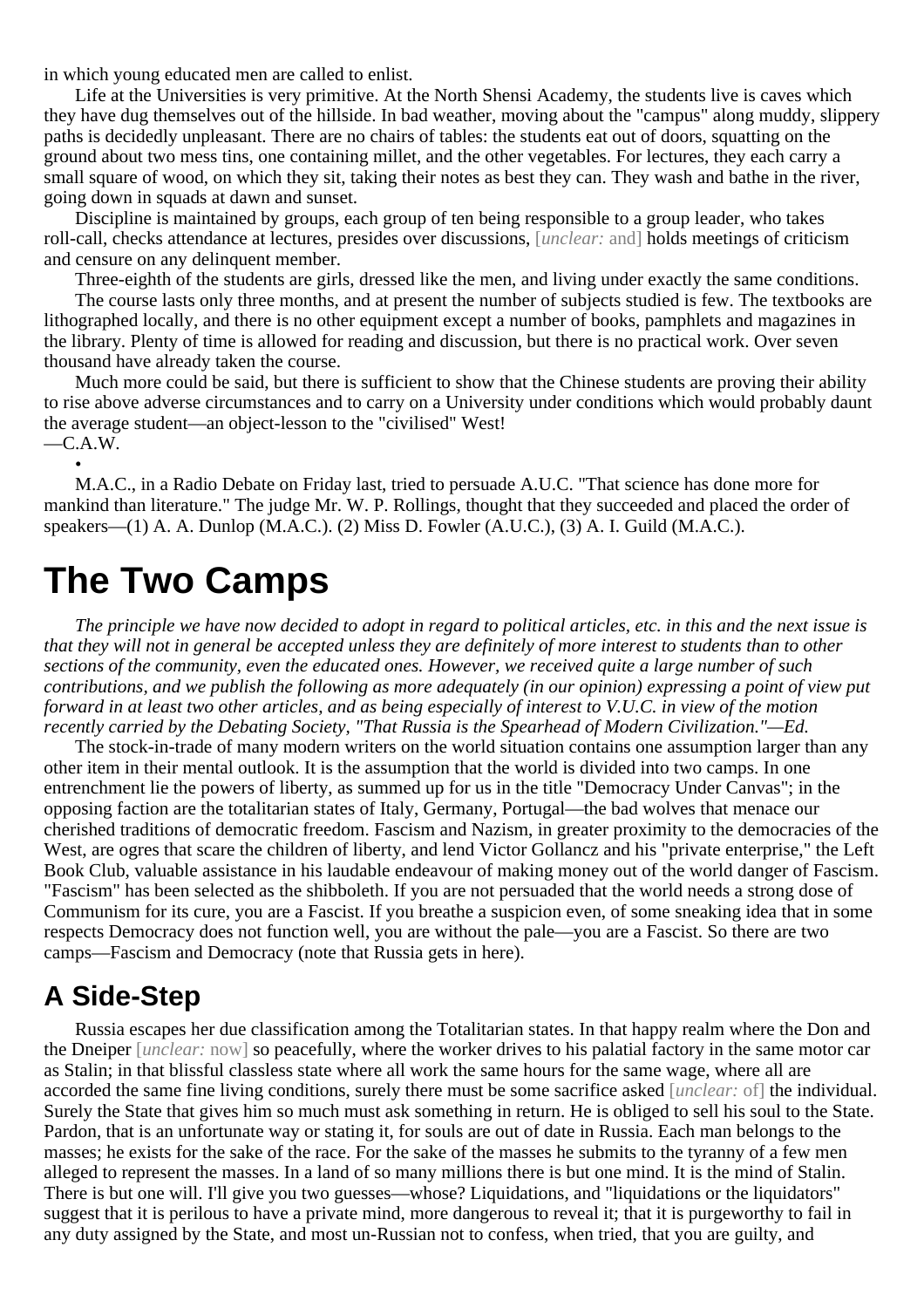traitorous not to plead for punishment. Even Mr. Gollancz seems to have a vague suspicion or the existence of the O.G.P.U., for in a speech before the Left Book Club at Caxton Hall, London. November 8, 1937. he is reported: "In the U.S.S.R. prices are falling and salaries increasing. It is true that in England we enjoy certain things. We have more liberty of speech and of propaganda than in the U.S.S.R." We can draw our own conclusion about liberty in Russia, when even he, in the transport of ecstacy, occasioned by being "caught up" to the Workers' Heaven, noticed that liberty was circumscribed. Democracy demands freedom in politics. When this is absent the whole box and dice belongs to Cæsar—to Sawdust Cæsar, to Swastika Cæsar, or to Cæsar of the Hammer and Sickle.

## **A Hold-Up**

The regime of the present Communist Party supplanted Democracy in Russia with the overthrow of the Kerensky Government in 1917. The millenium was to sweep the world. A halt was soon called to the European Journey, for once the seductive promises had been promulgated, and the mob incited to violence as in Italy and Hungary; once popular government had been threatened, as was the German Republic in 1919 by Karl Liebknecht and Rosa Luxemburg, then the middle class generated an equally voilent reply to threatened spoliation and extinction. "Like cures like," and because the violence of Communism could only be staved off by an equally violent antidote, then Fascism, Nazism, or any other "-ism" that counters Communism, does not operate along lines or soft persuasion. Communism is cosmopolitan. International and anti-national, and has as its most distinctive slogan—"Workers of the world, unite." But the Nazis and the Fascists each glorify their races as special stud-farms of thoroughbreds. More differences than these could be outlined, but let us get on with washing-up, rather the dishing-up, for you are going to get all three on the one dish.

## **Three Men in a Dish**

Messrs. Mussolini, Hitler, Stalin, all boil down to the same thing as far as Democracy is concerned. All are antagonistic to democratic government: to organisation into parties that vary in political creed. They are opposed to freedom of speech, freedom of the press and freedom of public meeting. All or them are authoritarian, dictatorial, cruel, ruthless, unscrupulous, warlike. All of them demand and produce a passive, servile character. Reds, Browns and Blacks submissively swathe themselves in uniforms, march in squads, shout slogans, block cars, lift hands, and smash opponents heads. Freedom and individuality are swept away. The Duce, the Fuhrer, the Leader, the Dictator—each captains a nation of pupnets; each winds up his slavish automata and sets them off to work his will.

## **New Religions**

Communism, and in their various forms, the totalitarian States as exemplified in the National Socialism of Germany and the Fascism of Italy, are all systems that deny one of the fundamental principles of human liberty as stated by Christianity—all men have the right to freedom, because they are all equal in dignity as the children of God. Communism, Nazism, Fascism, all deny the separate personal dignity of man, which is the only foundation of the liberty which is the essence of Democracy. They are religions that call on man to sink his individuality in the mystic urge of serving the race of Germans, the race of Romans, or the classless race or world-workers. Lumped together, they are the "New Paganism," and their quarrel is with Christianity, which asserts the individual dignity of each man. When Christianity refuses to hand man over to the God of State it fights for the very basis of Democracy—the separate personal dignity of each man.

There are two camps, but the contending forces are not Fascism and Democracy. They are Christianity and the "New Paganism."

```
—G.J.H.
•
```
# **Definitions**

Socialism.—You have two cows. You give one to your neighbour.

Communism.—You have two cows. You give both to the government. The government gives you the milk. Fascism.—You have two cows. You give the milk to the government. The government sells part of it back to you.

Nazism.—You have two cows. The government shoots you and takes both.

New Deal.—The government shoots one, milks the other, and pours the milk down the drain.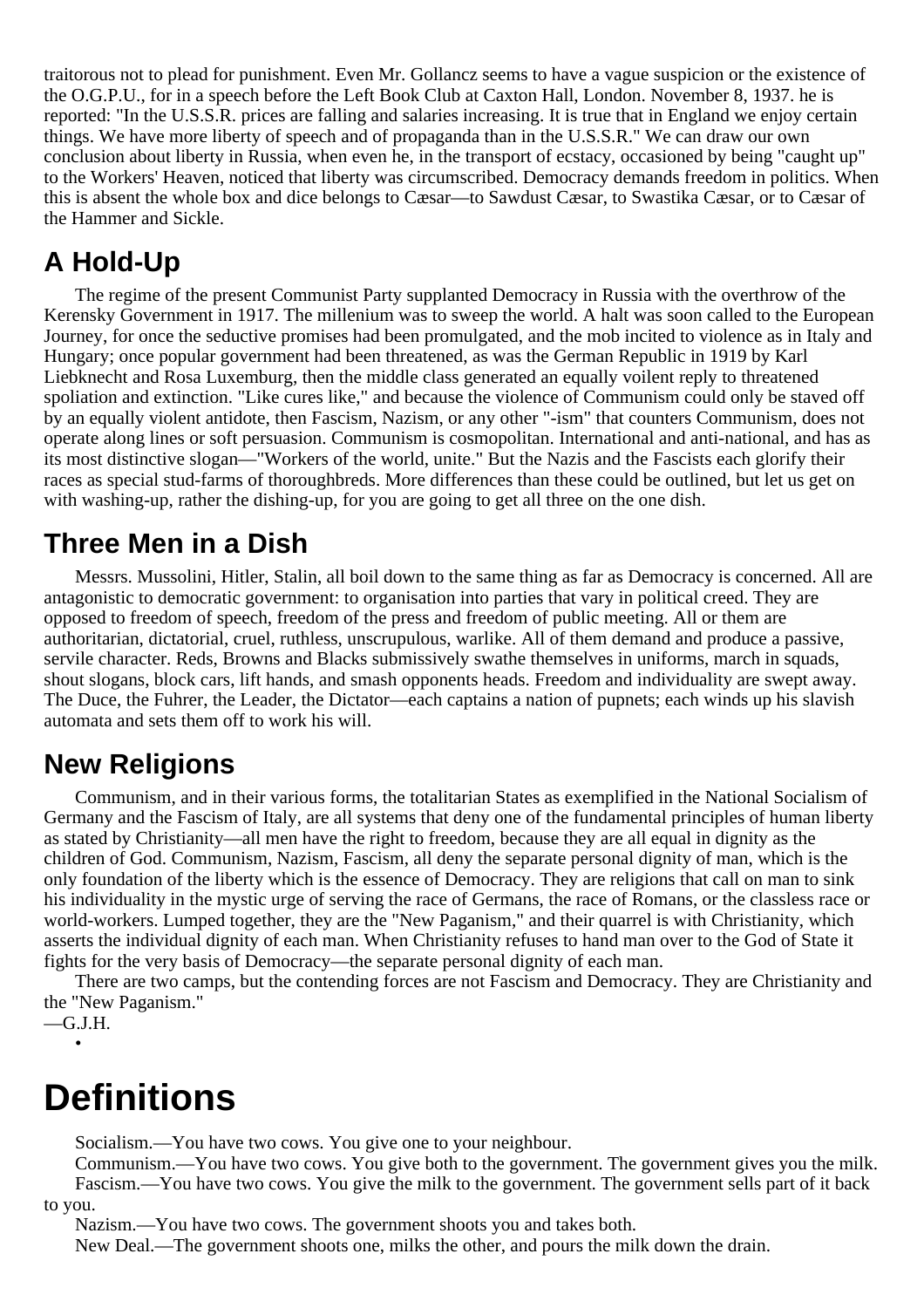Capitalism.—You sell one cow, and buy a bull.

FOR Black & White Cabs WELLINGTON'S LEADING TAXI SERVICE Dial 35-180 Cooking—Water Heating—Fires GAS is cheapest, quickest, most efficient WELLINGTON GAS COMPANY, LTD. PHONE 55-100

We Photograph Social Events, Dances, etc. VALERIE STUDIOS Ltd. THINK OF PH0T0S————THINK OF VALERIE Phone 52-743 65 DIXON STREET

"He that, when he should not, spends too much, shall, when he would not, have too little to spend—" fultham VERY TRUE, SO WHY NOT SHOP AT THE SELF-HELP STORES WIDE-RANGE PROVIDERS AT THE CHEAPEST PRICES

IF YOU desire the best in any type of SPORTING EQUIPMENT then let "THE SPORTS DEPOT" attend to your needs. WITCOMBE & CALDWELL LIMITED 45 WILLIS STREET, WELLINGTON

Food on the Premises! Why trouble to look for meals far afield when a beneficent Providence has given you a Cafeteria within 100 yards of the farthest flung outposts of the University EAT FULLY AND INFORMALLY AT The Cafeteria ALL CAPACITIES CATERED FOR The Cafeteria is in the Basement of the Library Wing—Use it

CARS ! BARGAINS! BARGAINS! USED CARS AT THE CHEAPEST PRICES CALL IN AND SEE—138 WAKEFIELD STREET, C. I. INDEPENDENT MOTOR SALES LIMITED

DIGEST MAGAZINES. Handy inform and excellent in content, these modern "multum in parvo" publications are just what the busy man or woman requires to keep abreast of the best in current fact and fiction. The most informative and interesting material is carefully selected and condensed from the world's periodicals and presented attractively, without an overabundance of advertising matter, in a size to fit the pocket or the handling. The Australian Digest of World Reading, 1/-; Synopsis, 1/6; Eve's Journal, 1/-; Men Only, 1/-; Galaxy, 9d.; Lilliput, 9d,; World Digest—new English monthly of current Fact and Comment, 9d. WHITCOMBE AND TOMBS LIMITED, LAMBTON QUAY

STUDENTS ! Your housekeepers will get excellent service and you will get excellent meat from . . . . . K. L. READ LTD. 56 Courtenay Place - Telephone No. 52-036

TEA IS GOOD FOR BRAIN—BUY THE BEST ! Wardell's 2/4 2/6 2/8 2/10

BUSINESS PHONE 41-910 PRIVATE PHONE 45-378 WILFRID J. LANE LADIES' AND AND GENTLEMEN'S TAILOR LAMBTON QUAY, WELLINGTON, C.I. U.K.A.F. LONDON GLENDAY

*This issue of "Salient" has been produced entirely by Mr. W. S. Mitchell and a staff appointed by him. As many readers are aware, this position has arisen from an offer to hand over the editorship made by the Editor at the Annual General Meeting of the Association, which offer was accepted by Mr. Mitchell*.

*I desire to make it quite clear that, in acting thus, the Editor was taking a step which has already been discussed and approved by the Publications Committee. Mr. Mitchell is the guest Editor of this paper for a short period only through the courtesy of Mr. Freeman*.

*In company with officers of the Association, I have every confidence in Mr. Freeman's ability to conduct "Salient" in an efficient and unbiassed manner, and I point out that the action of the Executive in allowing Mr. Mitchell to assume control for an issue in no-way reflects on the extremely thorough and satisfactory manner in which this paper has been conducted by Mr. Freeman and his predecessor*.

*(Signed) N. A. MORRISON*,

*President, V.U.C.S.A.*

# **The Attack**

What we don't attack:

- **•** Competent judges have described "Salient" as the best set-out periodical a New Zealand University College has ever had. We believe them.
- **•** It can also safely be said that the College has never had a staff which has expended so much time, effort, and enthusiasm on its paper as this one has.
- **•** No staff has ever had to face such tremendous difficulties, due to the almost complete lack of support from the College as a whole. Contributions have been almost non-existent in spite of almost superhuman efforts to secure them; assistance has been almost entirely lacking for routine work like proof-reading and setting up, and so the Editor and his literary staff have had to do this themselves.
- The literary merit of the contributions has been unusually high.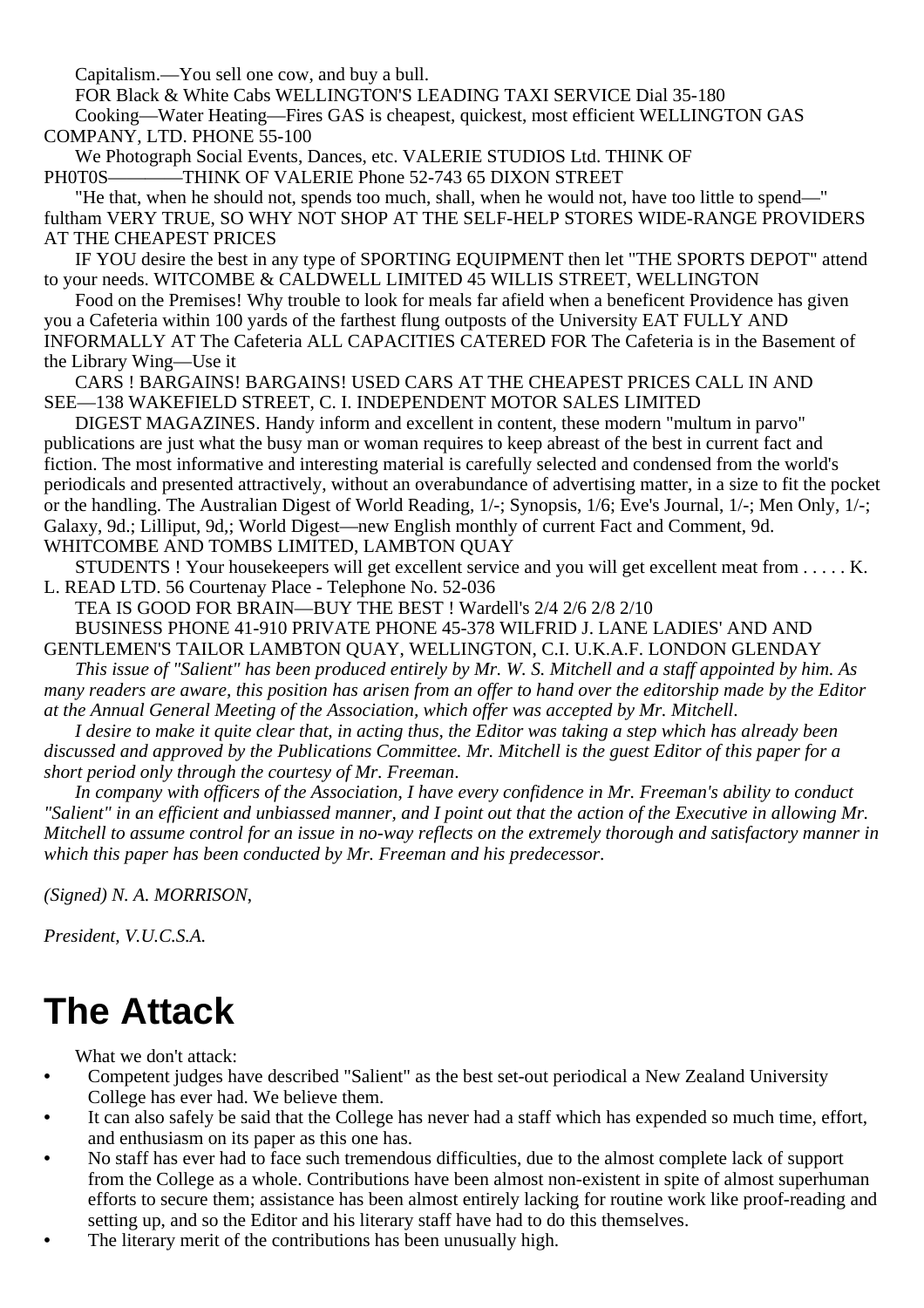#### But unfortunately:

*While it is true that the absence of virtues of this kind can nullify the highest excellence in matter and ideas, is it not also true that their presence is completely useless when the matter is grossly unworthy of them?*

*We believe that a great deal of the matter that has appeared in "Salient" is unworthy of its technical excellence and the effort that is put into it in two fundamental respects: firstly, its viewpoint is utterly in conflict with that of the majority of those who should be its readers; and secondly, too many of the articles expressing this viewpoint abound in assertions as objectionably provocative as they are utterly unproved.*

*Support for the truth of the first charge should be forthcoming in the articles which we are publishing in this and the following issue. In making the second we have particularly in mind the report under the caption "Glory Road" of the Rev. J. A. Linton's address to the S.C.M. published in issue No. 3, and that of the Debate on Religion in No. 6; but very many consider that it applies also to most of the political articles and some of the verse. The fact that one can hardly be expected to prove things in a piece of verse scarcely makes it any the less objectionable if it brutally tries to trample underfoot all that so many of us hold most dear.*

*It has been pointed out by the "Salient" permanent staff—and let us say now that, contrary to what has been asserted, we never doubted their word—that except for the letter now published in this issue, which they alleged was not relevant to the subject under discussion, no contributions or letters contrary to their expressed views were received. But that by no means indicates that nobody wanted to write. For it will be recognized that unless a reply to any point appears the week after the offending article, it loses all topicality for most readers. It was no use therefore replying to anything in No. 6 which many subscribers were unable to collect until four weeks after it came out. Again. "Salient" appears on Wednesday and letters must be in by 7.30 on Friday. What hope has the part-time student, to whom every minute counts, if he cannot get to the University on one of those days? All part-timers have practically to choose between "Salient" and swot, and who can blame them if the latter wins? Not much can be said in defence of many of those who are up here all day; but there is the fact that, quite groundlessly perhaps. A paper so one-sided in its views as "Salient" has shown itself is hardly thought likely to accept anything contrary to the prevailing tone. Thus, as letters take time and energy to write, the would-be contributor confines himself to verbal indignation, and turns to one of the many pleasanter ways of passing one's time. In these matters the die is always heavily laden in favour of the aggressor.*  $-W.S.M.$ 

• • •

# **The Annual General Meeting**

*The full statement of our reasons for opposing the motion which led to our attack of "Salient" is being held over until our next issue; but in the meantime we are publishing at once the following letters arising out of the meeting.*

#### The Editor. "Salient."

Dear Sir,—At tho recent meeting held on Monday, June 26th, I made the statement that the paper was worthless. As it has been pointed out to me that this is a personal insult to the members of the staff. I wish to withdraw it unreservedly. My statements were not intended as a personal matter at all, but my objection to making "Salient" subscription compulsory still stands.

I remain,

Yours sincerely,

Ewen Cardale.

#### The Editor. "Salient."

Dear Sir,—May I congratulate your reporter R.L.M. on his excellent, interesting, unbiassed and very truthful report of the proceedings at the Annual General Meeting last Monday night. In my opinion this is the best report of a College function that has appeared this year although it is, as R.L.M. says, devoid of personal views, and R.L.M. is to be felicitated on its excellence.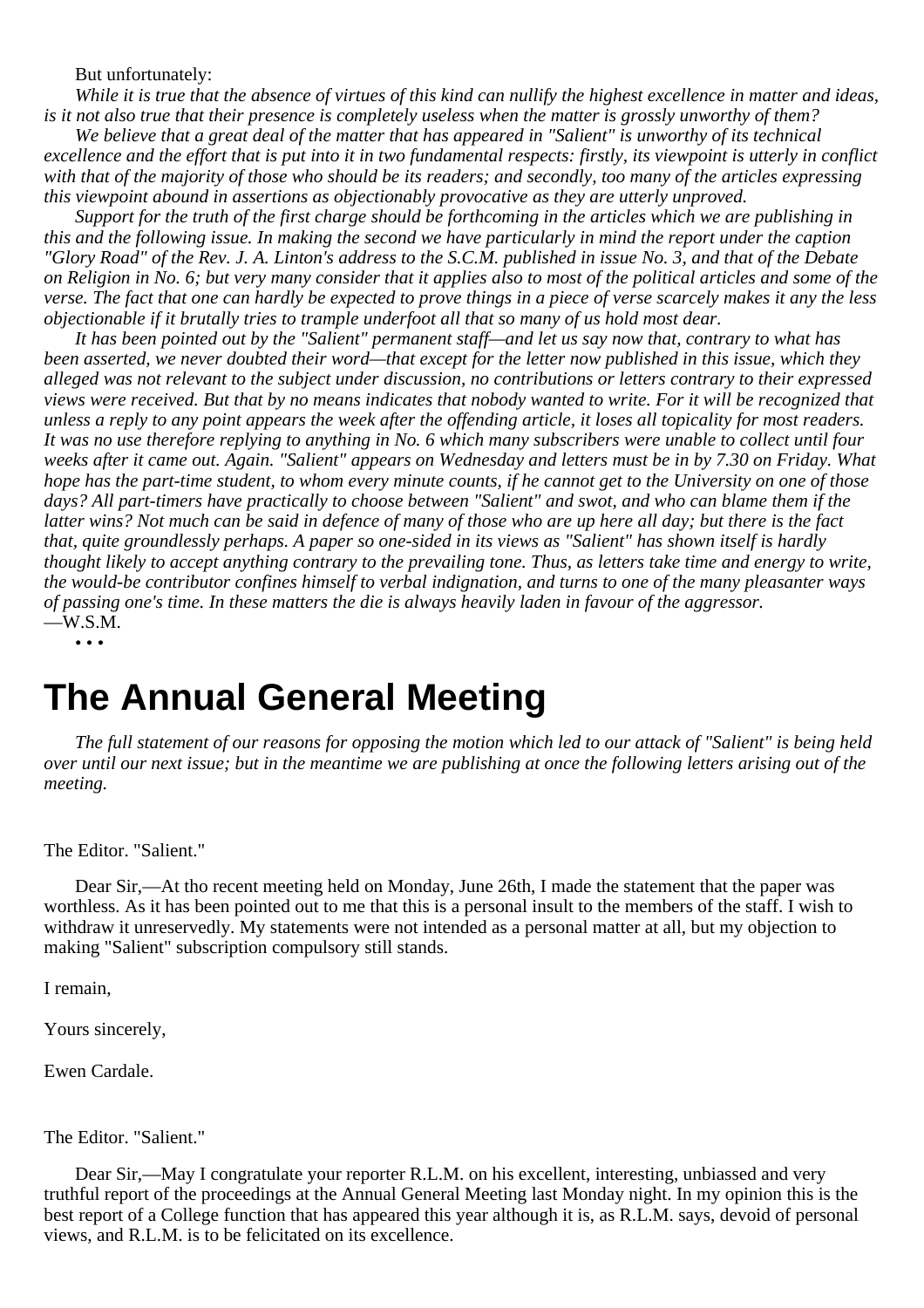Yours faithfully,

F. D. Christensen.

# **Mr. Mitchell's Letter**

As quite a large part of Mr. Mitchell's case against "Salient" was based upon the non-publication of two letters he wrote to that paper, and as his arguments upon that score were said to be invalid because (a) one of the letters was "irrelevant to the point at issue, and (b) two other letters in opposition to the article in question were published." "Salient" is publishing this letter so that readers may judge for themselves as to its relevancy. It might first be pointed out that, as readers may verify for themselves, only one reply, that of Mr. Linton, was published.

Dear "Salient." The report, written by H.W.G., of the Rev. J. A. Linton's recent address to the S.C.M., and more especially the third paragraph of Mr. Linton's reply, might well leave the impression on some of your readers that all Christians repudiate the idea that reason can lead man to God. I should therefore like to point out that this is certainly not true of Catholics.

The Catholic holds. It is true, that reason usually cannot take man the whole way to God. The gift of Faith, which comes from God alone, is also necessary. In fact, it often happens that a man is fully convinced by reason of the justice of the claims of Christianity, and yet cannot bring himself to enter the Christian Church, purely for want of this supernatural gift of Faith.

Nevertheless, Catholics know that their act of Faith is in no way in conflict with reason. Reason shows (vide St. Thomas Aquinas or his more modern exponents) that there must be a God, and only One; reason shows from history that the Man Jesus Christ proved Himself by His miracles, and above all by His Resurrection, to be God, and left behind a body of teaching which has been infallibly preserved by His Living Church to the present day and will be preserved for all eternity. All these facts are established by history and reason: and reason will inevitably lead us to them, If we can only shake ourselves free of the mass of irrational prejudice with which we are surrounded.

I hope I have shown, then, that Catholics emphatically reject H.W.G.'s contention, with which he says the Rev. Mr. Linton is in agreement, that "Religious belief is utterly unscientific and logically groundless."

Yours truly,

•

W. S. Mitchell.

P.S.—Should you be unable to publish this letter, I should be obliged if you would let me know. A note in the rack would be sufficient.—W.S.M.

No note was received.

# **Chemical Society**

Dear "Salient,"

May I, as one not a member of the V.U.C.S.A., be allowed to remark on certain matters related to the A.G.M. of the V.U.C.S.A. I was not present at the meeting in question, but have read the report in "Salient," and have heard various accounts from those who were present. I should like to call attention to some confusion which appears to exist in regard to the V.U.C. Chemical Society.

(1) The report in "Salient" leads one to believe that this Society regarded the fact that it did not receive a grant as a "grievance"—a wretched word. This is not so. No grant was required or expected by that Society. What certain people have objected to is the fact that no written reply has been received; other societies have expressed dissatisfaction at what they regard as a lack of efficiency on the part of the Students' Association in this matter.

(2) Mention has been made of the Chemical Society balance sheet. The Hon. Auditor has remarked on a lack of vouchers for the sum spent, 2/11. We saw no necessity to produce receipts from H.M.P.O., nor did we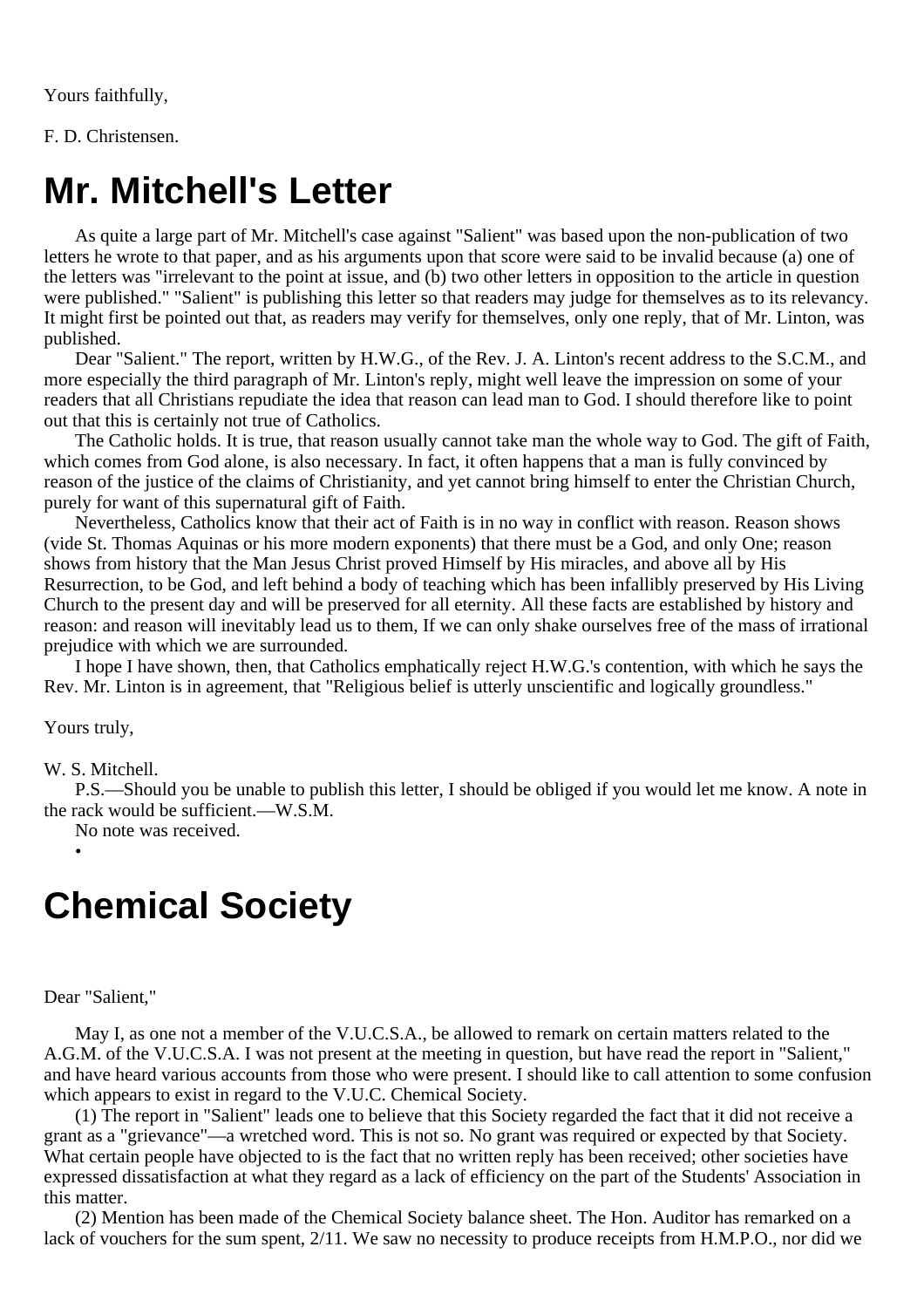pick up receipts from Woolworths' floor. I might remark that any comment in this respect is out of place considering that the V.U.C.S.A. balance sheet bears similar remarks, though not so humorous. As the sums involved in this case are much larger, perhaps the Executive could have supplied the necessary evidence by grovelling in the dust and dirt on the floors of railway carriages in search of tickets.

(3) The Chemical Society Committee has at the moment only one part-timer, and he is here two whole days of the week, and is then available for committee meetings.

Yours sincerely,

(Signed) E. P. White.

As two members of the V.U.C.S.A. who were present at the meeting, we entirely endorse the correctness of the above statements. There is no need to comment on Mr. White's qualifications to speak on the subject. (Signed) P. A. Ongley. N. D. Jamieson.

# **Editorial Policy**

Editor, "Salient,"

Dear Sir.—I was not present at the Students' Association meeting held recently, but I am informed on reliable authority that at that meeting very strong criticism was levelled against the editorial policy of our paper. I am told that Mr. Mitchell charged the Editor with unfairness, because a letter written by him on a religious issue had not been published. He, however, was not prepared to go to the length of moving a vote of no confidence in the Editor.

Mr. Freeman. In answer to the allegations of unfair editorial management, I understand, invited Mr. Mitchell to move a vote of no confidence in him as Editor. Mr. Mitchell, I am further advised, declined to take this course, whereupon Mr. Freeman, on behalf of the editorial committee, offered Mr. Mitchell the opportunity of editing "Salient" himself, for two weeks, an offer which Mr. Mitchell accepted.

This is how the matter was represented to me, and if it has been faithfully represented. I consider Mr. Freeman, unthinkingly, did a foolish thing. By the arrangement entered into between him and Mr. Mitchell, no finality regarding the good or bad conduct of editorial policy can be obtained. Finality on that point is what the Student Body desires, in my opinion, and I think Mr. Freeman by his action temporarily abdicated a position which was morally unassailable. That was weakness.

The responsibility lay with Mr. Freeman to force Mr. Mitchell to go on with the motion of no confidence. Even, if need be, arranging for the pro forma moving of the resolution in order that it could receive the overwhelming defeat which it merited. After the resolution had been defeated. Mr. Freeman's offer to Mr. Mitchell could then have been made, when it would have been a gesture of bigness. J. P. Lewin.

# **In Reply:**

•

If Mr. Lewin refers to the report of the Annual General Meeting in the last "Salient" (which, of course, was not available to him when he wrote) he will see that the only charge that I made that may be taken to be an allegation of "unfair editorial management." was "That contributions to 'Salient' which expressed different views from those held by the staff mainly responsible for "Salient's" production were deliberately withheld." Those who were at the meeting will agree that the only contributions I was referring to were the two letters I sent in. In the light of the explanation which Mr. Freeman has since given me I now admit that they were not withheld because of their views. The first was not published because the appropriate parts of the paper were filled before it came in; and the second was deemed to be irrelevant. (See page 2). Hence I now withdraw any part of my charges which might be considered to imply "unfair editorial management."

I did not wish to move a vote of no confidence because I considered at the time that there would have to be a prima facie charge of unfairness before I should be justified in doing that, and I was not satisfied even then that such a charge could be made. I might have maintained in support of a no confidence motion that the paper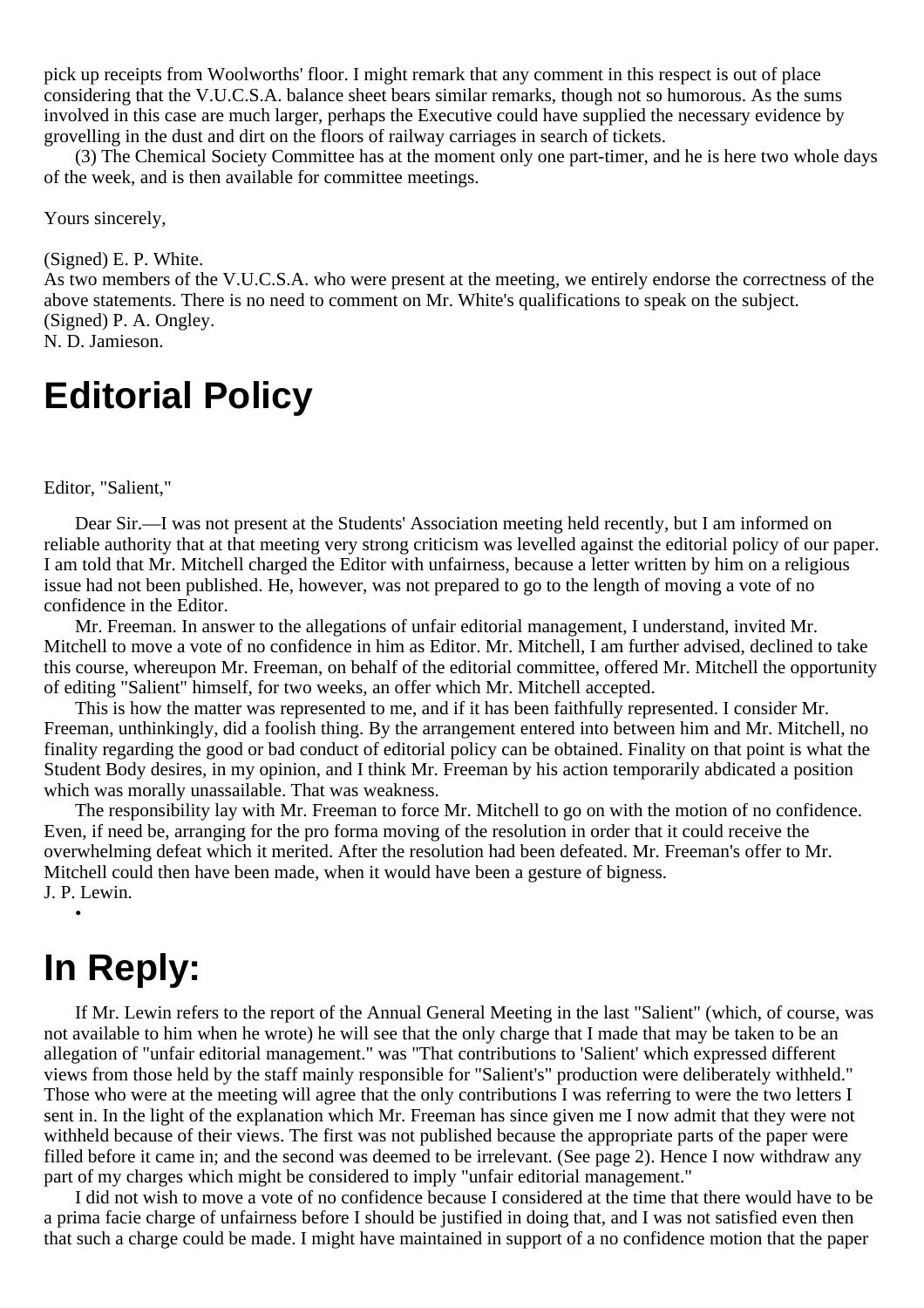through the nature of its subject-matter and its failure to give representative points of view does not conform with the ideas held by the majority of the students as to what a University paper should be: but proof of that was not then available, and it then seemed doubtful in view of the failure of the said majority to come forward with its views whether the staff could be held responsible for their non-expression.

Mr. Lewin goes on to criticise Mr. Freeman for his action in issuing the challenge. I shall leave it to Mr. Freeman himself, if he thinks it necessary, to reply to that part of the letter; but I should like to question Mr. Lewin's assertion that the arrangement cannot lead to any finality regarding good or bad conduct of editorial policy.

Already the abnormally large number of contributions received for this issue (enough to fill the paper much more than twice over) shows that the guest-editorship has achieved what has hitherto been impossible: it has bestirred many of those opposed to "Salient" to write; and we ask that now they have started they will not quickly leave off.

Next week we mean to do more. Our main feature will be a "Symposium on Salient"—a symposium of the opinions of representative students on "Salient" as it has been up to now, and on how, if at all, it could be improved. If that furnishes no ideas on editorial policy the fault will be entirely with the students. —W. S. Mitchell.

# **"Stage Door"**

Art critics assembled in the Gym. on Thursday, and more importantly on Friday, to review the "Stage Door" presentation by the V.U.C. Dramatic Club. They showed early signs of being seduced by the feminine charms displayed on the stage, hence their beautiful clear critical faculties were benumbed. The charms, we must admit, were somewhat self-consciously displayed, but nevertheless we hope everyone enjoyed the evening after the play. If you wish to advertise, if you want friends—or more friends—go on to the 'Varsity stage.

On this stage there are always two types—the out-and-out University type, which is in everything and is, of course, out of place on the stage, but which, because of the out-and-outness, gives us pleasure; and the type which is mercifully able seriously to lose its identity once behind the footlights. This is, of course, the true stuff.

The honours went to both types on Friday night. Margaret Freeman as Terry played the lead. As one of the audience said, "You're got something there!" Certainly Margaret was the only person from whom the shell of University completely fell. In her acting there is just a hint of subtlety which we find far from commonplace, a certain gilding over that is necessary. Although not sensitive enough, a more introspective glance at her part next time may accomplish a great deal for her. Because complete self consciousness is the beginning of art. However, we do not believe that the University stage is becoming as serious as this.

Helen Reay as Jean managed to pull off a glamorous part quite successfully, although she bordered on hysteria now and then. There was another thing that struck us as unpleasant—the voices. Towards the end nearly all became hoarse and strident. Whether or not this was due to the effect of affecting the American twang we do not know, but we imagine it to have been a huge effort and the play to have been better without it.

It was obvious that the most elementary rule of the stage, i.e., sitting with the legs correctly disposed of, had been carefully attended to. But we noticed an inordinate and vulgar desire to bustle through the love scene. Also the kiss was nursery-like—it smacked. This bustle, however, was not manifested in the bedroom scene, where they were inclined to dally! The feat of issuing undressed from behind a wisely-placed screen was magnificently and simply accomplished, without any clumsiness whatsoever. We learned one lesson from this and various other similar scenes; that satin is the ideal material for all night wear. . . .

Others who pleased us were Ngaire Carver as Kaye, with a bit of heavy weather stuff to play; Irene English as the inevitable Mattie in a dustcap, and Geraldine Kean and Helen Maysmor, mostly because they had something funny to say. There were various vocal parries and thrusts cleverly executed.

The men were definitely not at home with their women. . . . However, perhaps they had become badly shuffled up. Keith (Ian Allan) had a pleasant stage presence, while the great [*unclear:* Gretzl] (Malcolm Grey) although taking his seat as if he had a tail between his legs, showed promise with a certain vigour.

Whole-heartedly we thank the producer and the cast for a splendid show. And we rejoice to find, breaking through it all, something, in several individuals, permanent and true.

The dance held after the show on Friday night was equally a success, and most of us stayed until the end of a very enjoyable evening.

—L.C.A. •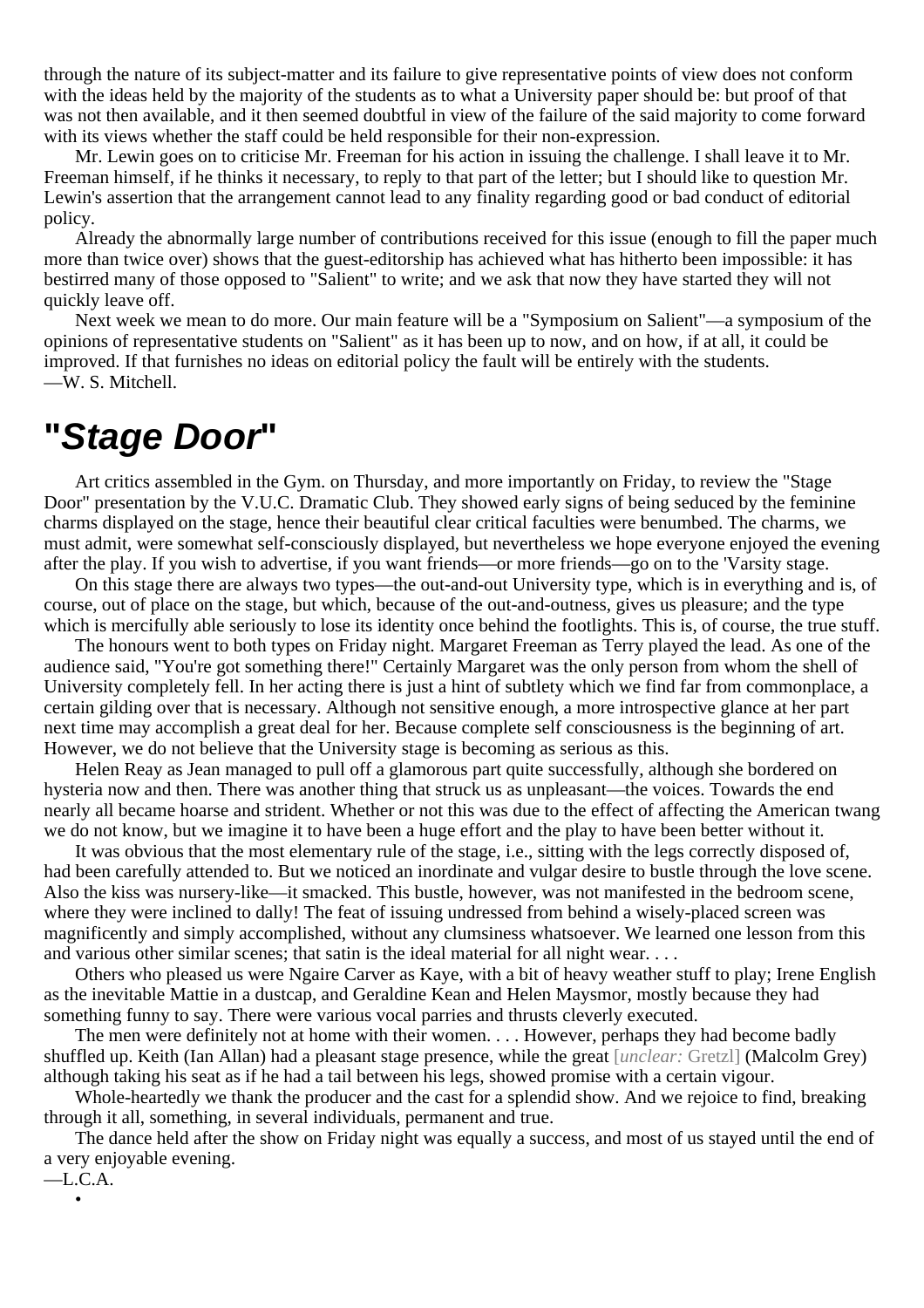# **Modern Drama**

On Wednesday last, Mr. Ralph Hogg delivered a very interesting talk on Modern Drama to the members of the Phoenix Club.

Mr. Hogg gave a concise account of the evolution of modern drama, and the rapid progress it has made within the last thirty years; of the effect the technical side of the stage has had on the artistic; and of the change from the use of verse to that of prose. He thinks, with Somerset Maughan, that there will be a return to verse because of its greater emotional power. Mr. Hogg outlined briefly the differences between the plays which make you think and those which make you think you are thinking; the type of play which presented modern problems which were solved by the "deus ex machina" method, and those which attempted some solution. In the discussion which followed, the usual American-British comparison arose, and the mind of the British public was once more shown to be incomprehensible. The merits and demerits of the plays of W. D. Auden. Granville-Darker. Somerset Maughan, and Noel Coward were discussed intelligently and freely.

This talk and discussion was informally informative; the dullest would have been interested, and the brightest could not have been bored. Yet the attendance was very poor.  $\equiv$ W.B.

# **N.Z. under Labour**

It may be of interest to the readers of "Salient" to make a review of the effect of the policy of Labour in New Zealand. As Labour at the present time is at the cross-roads, it may lead either to far-reaching changes in that policy, or to the eclipse of the Labour Party.

One of the most discussed results of Labour policy has been the disappearance of the overseas funds. Labour has stated that this is mainly due to "unpatriotic Capitalists" removing their moneys from the country. The opposition stated that this "flight" was due to the heavy spending of the Labour Party on unnecessary public works. In the writer's opinion, what Labour has given as the cause is really only one of the effects, and the Nationalist contention cannot account for the complete drop in funds. It seems curious that very few at this time remember some figures which were published at the time of the recent elections, and were, it is believed, compiled from the New Zealand Year Book.

These figures showed that out of the total population of New Zealand, one-third was supported by the remaining two-thirds, or that approximately only one million of New Zealanders are engaged in productive work. In a small country such as ours, such a state of affairs must mean economic instability. It appears to the writer that even had Labour successfully evaded the present situation, a crash would have come sooner or later.

Turning to the effect of the Labour Policy on the workers themselves, it can be reasonably stated that the indebtedness of the average worker has increased in proportion to the rise in both wages and costs. It is admitted that an article generally costs him more, but his increased wages have also given a false sense of security, with the result that the hire-purchase system of buying goods has grown out of all proportion to the worker's wealth. The average worker will be able to keep his head above water if the present standard of wages is maintained, but a country such as ours cannot hope for ever to hold its wages higher than those of the countries which are in competition with us.

An effect of the increased buying, as well as of the recent social laws, has been to decrease the amount put aside for old age and dependants, which means that the average worker to-day has no reserve to fall back upon in case of depression, or if the present social laws, for any reason, do not come into operation. As a result, though the workers at the present are better off. Labour's policy may lead them to disaster.  $-EC$ 

•

# **"Farsity Fables" No. 1**

Once there was a Young Varsity Student Who Wanted to be a Big Noise in Student Affairs. So a Meeting of Students was called and He Was Appointed a Candidate of the Full Time Students for the Forthcoming Student Elections. Also He Wrote Hundreds of Words to the College News Organ, and Wore His Pants Back to Front in order to Attract Attention. Finally He Became Such an Extraordinary Phenomenon that One Day the Executive Noticed Him and were Terribly Upset about it. So They Put "Grievances of Full Time Students" on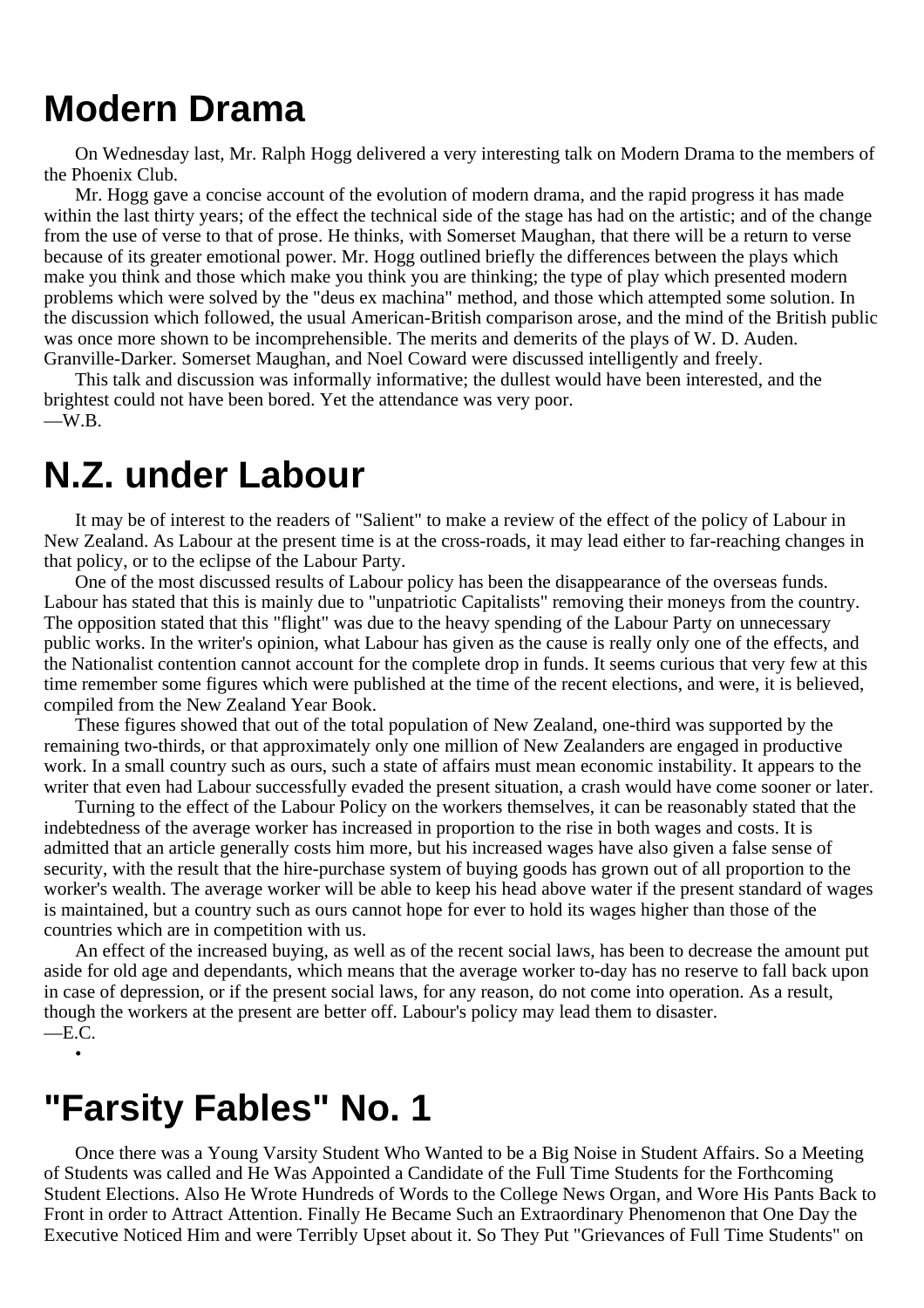the Agenda for the Annual Meeting. Now the Young Student was Caught on the Hop by This, because though He Had Talked Grandly of the "Many Legitimate Grievances of My Constituents" He had Not Expected that He would have to Name Them. So He Thought Furiously, and Read "Truth" Carefully, and Finally Decided to Say that the Executive Were Fossilized Shell-Backs; that a Drinking Fountain should be Provided for Those Whose Mouths Could Not Fit the Taps; that All the Lawyers and Accountants on the Executive Did Not Know What They were Doing.

However, the Young Student was Only a Geologist and His Talents and Training were Confined to Fossils and Shells and Grisly Relics. Hence He could Not be Expected to Hold His Own in an Argument with a Lawyer, an Accountant and a Journalist; and Since He did Not Verify His Facts Before He Came to the Annual Meeting He Was Blown Out Thereat Almost before He had Opened His Mouth. This was Very Unfortunate for His Figure because Every Time He Said Something He was Very Soon Compelled to Swallow His Words; and thus He Became So Full of Wind that He Closely Resembled an Inflated Sausage Skin. At This Point Someone Stuck a Pin into Him and When the Air had Cleared after the Explosion there Remained Only a Wrinkled Mass of Thick Hide Flattened Out on the Floor.

Moral. Do not Rush in Where Angels Fear to Tread.

—Æsopht.

PLANNING YOUR HOLIDAY Let Your Railways Help You How well you know that you would like a holiday—the changes of scene and the escape from routine—the sally into refreshing places—the tonic that will strengthen you for tasks ahead. "Yes, but the cost?" you say. Well, your railways cut the cost of transport. And the railways give 5 per cent. interest on savings for travel by rail. Travel Stamps (1/-, 2/-, 2/6, 5/-) and 10/ vouchers are obtainable at any officered railway station. Save Up for Trips by Rail

TRAINING COLLEGE PRESENTS W. H. Auden and Christopher Isherwood's Great Play "The Ascent of F6" THURS., FRI., SAT. :: 13th, 14th, 15th JULY Admission, 1/6

BUY YOUR GRADUATE GOWNS FROM HALLENSTEIN BROS., LTD. GOWNS. HOODS. and TRENCHERS for B.A., M.A., LLB., B.Sc., M.Sc., M.B., Ch.B., and M.D. Strictly in accordance with official regulations and beat quality material at reasonable prices. PLEASE NOTE.—We have been appointed Sole Suppliers of The Victoria University Students' Association and Weir House BLAZERS. HALLENSTEIN BROS. LTD. 276-278 LAMBTON QUAY, WELLINGTON.

Write for "Spike" 1939 Prose Verse Photography Lino Cuts Send in Contributions—NOW! ALE STOUT LAGER REGINALD COLLINS LTD. 3 Ballance Street - Wellington Telephone 46-111 Perry

THE RADIO FOR STUDENTS! Yes, the Radio for Students, for every Student wants to be able to listen in to world broadcasts and hear quite a lot that one doesn't read in the newspapers! Columbus long-range world-wave radios are specially designed to give satisfactory overseas reception. And are guaranteed for twelve months. Confidential easy pay plan available to all. COLUMBUS RADIOS Call at Columbus Radio Centres—258 LAMBTON QUAY. 89 CUBA STREET. 17 WILLIS STREET.

# **Sport**

## **The Old, Old Story**

Once again this year 'Varsity has just failed to get there. Beaten in football, cricket, hockey, basketball—in every sport where team-work plays an important part! Is it, then, in a lack of team-work that we find the reason for our repeated failures?

Every follower of University sport will tell you that the players are above the average in ability, experience, and enterprise. Yet, as all who saw last Saturday's Senior football match will tell you, time and time again, they are beaten by an inferior team.

It seems, then, throughout University sport, there is a lack of that co-operation and willingness to place team interest above all personal ambitions, that means the difference between Defeat and Victory. It is, however, a fault that can be remedied, provided the players are willing to think of themselves, not as individuals, but as part of a team—to work as a team, for that team, and an ideal.  $-S.N.B.$ 

## **Rugby**

**Senior A. V. Oriental.**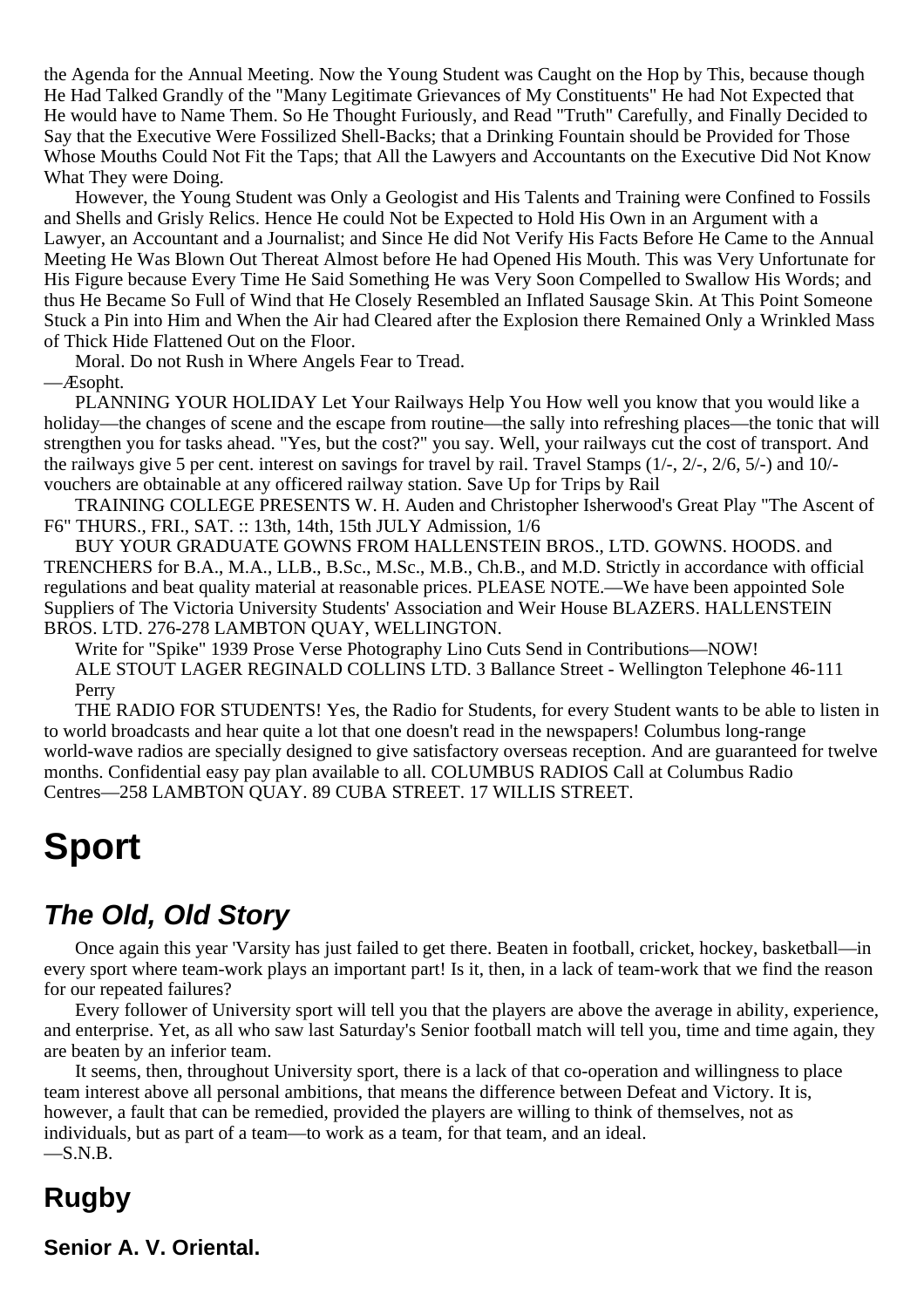#### **Lost 8-9**

After a great victory over Petone last week it was confidently expected that the Seniors would settle down and produce the form that carried all before them in the opening game of the season against Eastbourne. The most consistent feature of the team's play has been its amazing inconsistency, and such proved the case again on Saturday. Reversing their usual custom of enjoying the "'Varsity loaf" in the second half, the forwards seemed tired and sluggish in the first; but after half-time, an orange, and Jim Parker, put some much-needed devil into their work. The result was a complete domination of the Oriental scrum. Burke and the two Shannons were in everything that was going, but the backs individually were too much inclined to "play the whole team on their own." The essence of good Rugby is team work, and it was the ignoring of this factor which cost the side a win on Saturday. It has proved an expensive lesson, however, as a win next week against St. Patrick's Old Boys might well have meant promotion to the "Bix Six" for the second round.

#### **Junior A**

Junior A had a convincing win over Technical Old Boys by 15-6. This is a particularly well balanced side, and with a little more determination in the forwards, and a sharpening up of the service behind the scrum will have a very fair chance of winning the grade. The pack is fast and weighty, Smith, Webb, and Corkill being slightly more prominent than the others. With plenty of speed in the three-quarter line, the backs are a solid lot and should prove more than capable of holding Bryers and Co. of Training College. The meeting of those teams promises to provide first class football, and would make a splendid curtain raiser for Athletic Park.

#### **Junior B.**

A fairly strong side on paper. Junior B has so far failed to give the results of which the team is capable. Individually the men are good, but in typical 'Varsity fashion, team-work and combination have been sadly lacking. The pack is solid but, with the notable exception of Gordon Duncan, lacks "devil." Duncan impresses as being one of the most promising forwards in the club. Big and fast, he possesses a good pair of hands in the line-out and his rucking and scrummaging are first class. Hood, McLernon, and Austin are others who have been playing good football this year. Of the backs, Saxton has developed into a good three-quarter and fully deserved his promotion to the Junior A's on Saturday. Fitzpatrick has been invaluable at half, and first five-eighths Doug, Gerrard is very safe. The loss of Hay at full back has been a severe handicap to the side, but If a suitable substitute can be found, the team will undoubtedly turn on those improved performances of which it is fully capable.

#### **Junior C.**

The social team continued on its winning way on Saturday, and is rapidly developing into a side well up to the standard of the best of Its predecessors no mean praise, as V.U.C. "socialists" in the past have produced some splendid teams. The scrum is solid and hard-working—an unusual feature in this type of team, Halpin, one of the most improved forwards in the club, is playing great football this year, while Moore, too has been prominent of late. Campbell at half has made some fine solo runs, and Feltham and R. Jeffs are also going well. It seems a pity that Palmer, ex-Hawkes-Bay-Rep., and last year's senior five-eighth is not taking his football seriously this year. A young player, with years of good football in him, it is to be hoped that next year will find him training once more with the senior XV. —O.J.C.

#### **Men's Hockey**

Playing on sodden ground against a side that made not the slightest pretence of sportsmanship, the senior side thoroughly deserved its win on Saturday, and even at this stage of the season, seems assured of regaining its place in the first division.

With two experienced players in sharp and Hobson absent, the team nevertheless showed a marked improvement. Much of this is due to the efforts of Whitham at left half who despite his inexperience, shows more ability and enterprise than most of his older team-mates. It is to be hoped that he will remain in the side as he is undoubtedly the most promising of the younger players. It is most unfortunate that this year many of the players in the lower trades are being overlooked—mainly because of an unwillingness to dispense with the services of older players, whose play no longer warrants their inclusion in the side. The club would be well advised to adopt a better method of team selection next season if it hopes to make any progress.

The Senior Reserves I is a side that deserves better success than that achieved for it has a good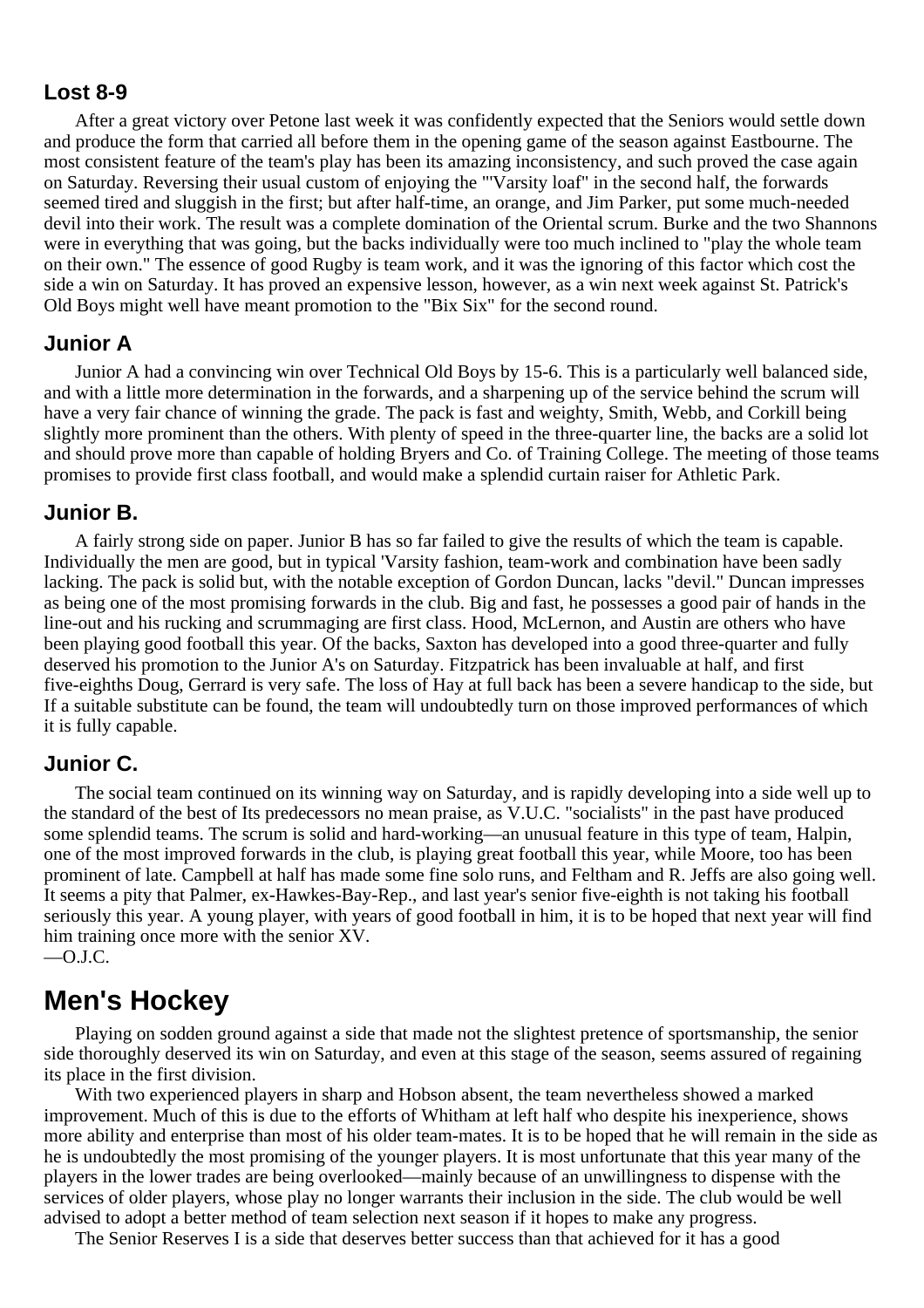combination, and an excellent team spirit both on and off the field. At goal, Olive was invaluable, and his departure is very much regretted—he is a sterling sportsman and a great wit. Sandford and Walker are playing well at full backs, but stronger hitting by both would be a recommendation. Good, Whitham, and McIntosh make a formidable half line. They should however pay more attention to positional play and avoid bunching. Crisper hitting would also improve their play. In the forwards, Renouf and Bryan have been playing consistently well, while Williams has been invaluable in the wing. The team has good material, and "Salient" wishes them "good shooting."

## **Women's Hockey**

There is one thing that is admirable in any sports team—the ability to be beaten and still come up smiling. It certainly cannot be said of our girls that they have been wanting in that respect.

It is indeed regrettable that they are playing in a grade obviously not in keeping with their experience, and they would do well to profit by the example of Canterbury College by building up their strength in the lower grades before competing with teams who have had years of practice, training, and team work behind them.

The Victoria girls, however, deserve the greatest praise, for they have all the essentials of team work and enthusiasm that, with a little help from the right quarters, would develop them into an efficient team. We cannot speak too highly of the way in which they have stood up to the most trying conditions, when outplayed in tactics and stick-work, but not in courage and tenacity by the strongest teams in Wellington.

Keep to it, girls!

 $-S.N.B.$ •

### **Ilott News**

Jack sent the following telegram to Mr. Edgley intending that it should be read at the Annual Meeting. Unfortunately he was misinformed as to the date, and the wire arrived late, but we print the text to show that "Jack's the Boy."

"Edgley, Students' Association University, Wellington. Best wishes for successfully controversial lively Annual Meeting Stop To incoming Executive felicitations. To unsuccessful candidates commiserations. To outgoing Executive congratulations Stop My apologies for first non-attendance in five years but pulling wethers out of snowdrifts only allows time for impassioned addresses to animal rather than student audiences Stop Regards to all from the Good Shepherd. Jack Ilott."

## **Table Tennis**

Should a Dramatic Club have preference over a Table Tennis Club? That was the all-important question raised when a certain member of the theatrical clique interviewed the Table Tennis Club Committee vainly endeavouring to persuade them they should relinquish their rights to use the gymnasium in favour of a production which was evidently so far behindhand that it needed every night for two weeks, regardless of the interests of any other club.

The mere fact that it had the use of the gym every other night was not sufficient. No! The production would not go across unless it had it every night. No! They would not be met half way. The D.C. interests must come first, and they could not compromise. Was not this mighty production eagerly awaited far and wide in the University world? Would not these countless numbers of enthusiastic play-goers be doomed to disappointment if Mabel or [*unclear:* Maisie] crossed her legs in the wrong place? What were the rights of a few more table tennis players where the all important Dramatic Club was concerned?

But it was not to be. Club night went on as usual; and the pleasant sound of bat meeting ball mingled with the voices of actors and actresses on a curtained stage.

And it all goes to show—the need for a bigger and better Students' Building where the requirements of all can be catered for.

 $-S.N.B.$ 

## **Basketball**

Congratulations to Alison Stewart of the Senior B team who has been selected to travel to Christchurch with the Rep. Team; and to Marie Walker who is one of the nineteen from whom the Senior A Reps, are to be chosen.

Varsity Senior A upset several forecasts in the Tournament played under International Rules last Saturday.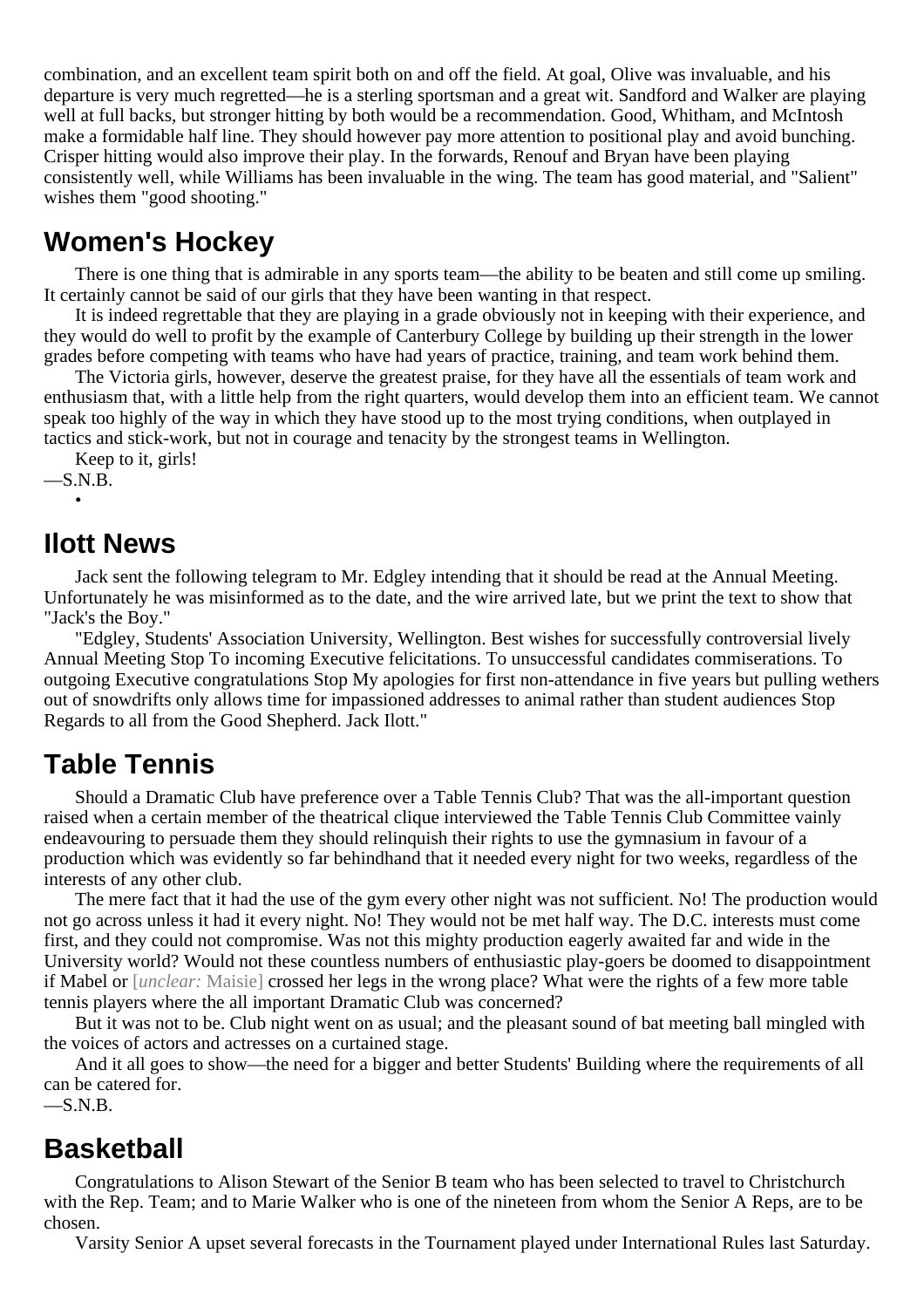With one round still to play, the University seven are equal with Kia Ora, both teams having suffered only one defeat. Despite unfamiliarity with the rules, our girls appeared to adapt themselves admirably; or was the rain the cause? The accurate shooting of Joy Osborne helped. It is only to be hoped that the team will continue the good work in the final round.

The Senior B team suffered defeat from Training College. This was disappointing, in view of their recent improvement. Unfortunately, there still seems to be difficulty in getting the ball into the goal third.

The Third Grade team is more settled at last, holidays and illness having been serious handicaps and it is indeed pleasing to see that they are playing more up to standard now.

### **Harriers**

•

Who was the harrier on Saturday who caused a bystander to exclaim. "Gawd! He's lost his pants!"? We would hasten to assure readers that he hadn't and that everything was quite all right, that time.

With chilling showers, and bitterly cold temperature, conditions were far from pleasant for the eight mile run from Berhampore to Island Ray last week-end. Perhaps, then, it was the inducement of a cheery welcome, and a hot cup of tea at the home of Mr. and Mrs. Scrymgeour that resulted in so fast a pace being maintained. In the fast pack. O'Flynn and Morpeth were always prominent, while Irving, better known in the Athletic Club, showed surprisingly good form in the medium pack. Cumber, new to the club, was well to the fore and should be seen in the fast pack in the future.

Another prominent member was Harry Bowyer, whose place of fifth for the club in the Dorne Cup was all the more meritorious in view of his newness to cross country running.

This year, New Zealand University Championships will be run on August 19th. Already the keener members are training strenuously. For the others, there is still time to start, so what about it? Wednesday evenings at Weir House, 7 p.m.

## **Au Revoir, Ted Blacker**

Saturday night saw a gathering of the clans to farewell a stalwart of the Football Club, and "Father" of social cricket for footballers in the College. One of the best forwards in the memorable 1928-29 teams, he repped when only 17. His unbounded energy and enthusiasm was invaluable as a member of the Students' Executive; and for this alone he will long be remembered. It is indeed fitting that a proposal to nominate him as life Member of the Club should be carried with the greatest enthusiasm ever accorded a recipient of that honour.

"Salient" joins with the Football Club in wishing Ted all the best in his new position and a speedy return to Wellington.

## **What about Golf?**

It is time that something was done about Golf in the University of New Zealand. There is a considerable number of players in the six colleges comprising the University, but no organisation exists to enable them to play as University Students. Overseas, golf is played extensively in the Universities and, in fact, a team of Oxford University golfers has toured the U.S.A. Let us therefore do something about New Zealand.

It has been suggested that golf should be included in the Easter Tournament, though this seems impracticable for three reasons :—

- **•** The billeting list would be bumped up by at least 18. It is very difficult to arrange 180 billets at present, and the further burden would probably crush the billeting officer.
- The tournament committee would probably go nuts trying to run a tournament which is already almost too unwieldy.
- **•** So many other important tournaments are held at Easter that it would be hard to attract our scratch players to participate in our own Tournament.

Nevertheless, a New Zealand University Golf Tournament run separately from the Easter Tournament, at some time later in the year, would indubitably be popular. The holder of the title of "New Zealand University Champion" would need to play very well to gain this honour and I am sure our champion would be regarded with respect on any golf course in New Zealand. At the present time, to be N.Z.U. Champion one would have to beat Graham (V.U.C.). North Island Champion, and Gibbs (O.U.). runner-up in the New Zealand Amateur Championship last October.

#### **Organisation.**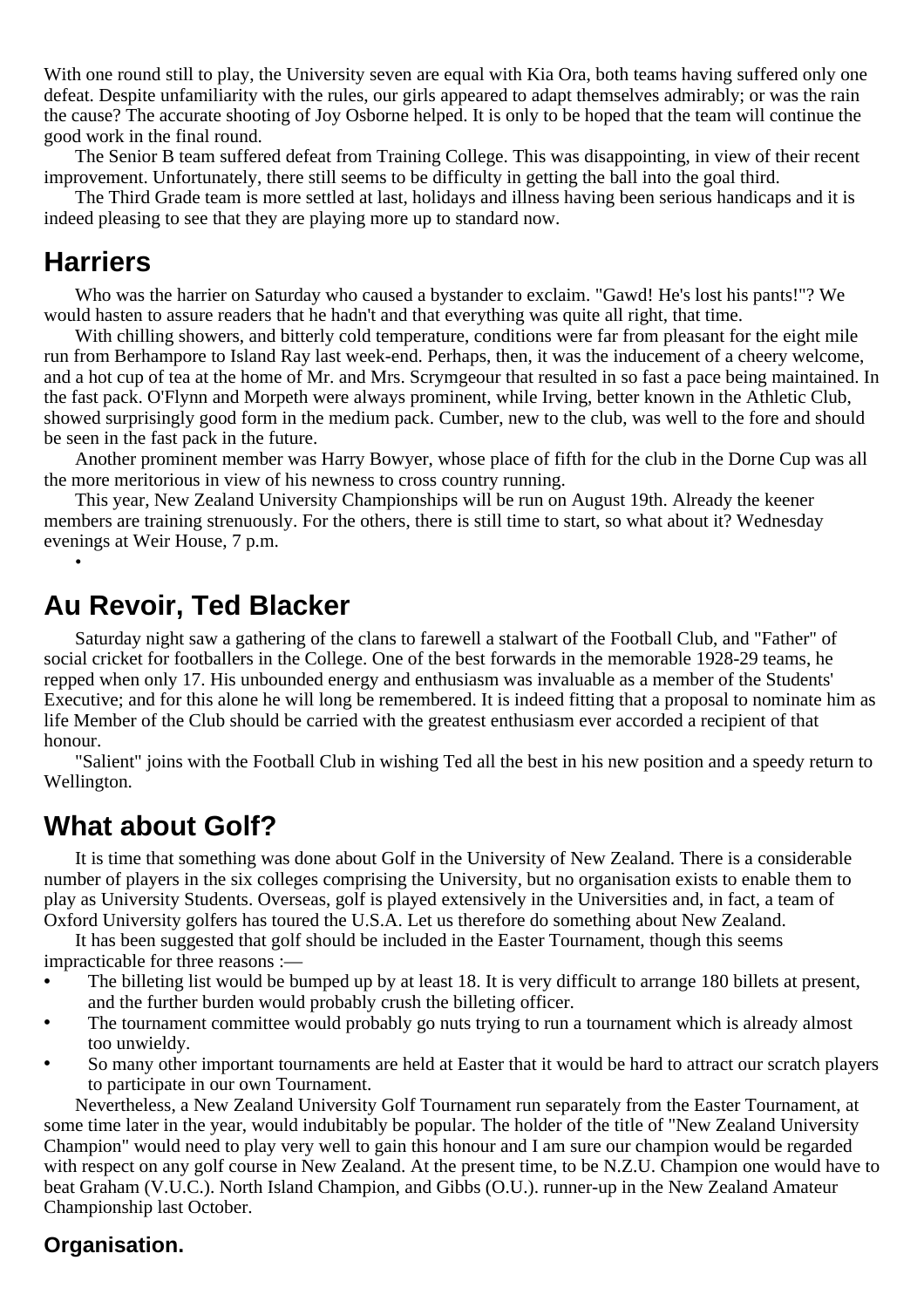First, a club should be formed at V.U.C. This does not imply that we should rent a course, or do anything expensive, but it would give us an official position in our negotiations with other Colleges.

Secondly, a meeting should be held, attended by representatives of all colleges, for the purpose of forming a New Zealand University Golf Council. which should be affiliated to N.Z.U.S.A. and the N.Z. Golf Council.

In my opinion, the first job of the University Golf Council would be to institute and successfully establish a N.Z. University Tournament. This in itself is sufficient to occupy the golf brains of the University for a year or so. Once established, the tournament would, we feel sure stay; but many matters must be investigated and considered carefully before a tournament becomes an established fact.

#### **Inter-Varsity Match.**

We suggest that an inter-Varsity match could probably be played concurrently with the tournament. V.U.C. could this year field a good team, comprising such players as David Graham (scr.), present N.I. Champion; John Graham (2), Feilding Club Champion; Rex Burnard (4); G. T. Rapley (5); T. A. Tarrant (5); and Manley (6). Such a team would give the other colleges much to think about, and we hope that something is done very soon to give them such a headache.  $-F.D.C.$ 

•

### **1939 N.Z.U. Rugby Blues**

New Zealand Blues were gained this year by Burke, McNicol, and Hansen. In a forward side that literally overwhelmed Canterbury on the King's Birthday, the inclusion of this trio is some reflection of the general excellence of all the packs in the club. McNicol has further strengthened his chances as an All Black prospect for next year by his slashing game for the Wellington reps, against Taranaki last Wednesday. Mac has already represented Wanganui and King Country, and a little improvement on his present form should at least carry him into the trials in September.

Over the last three weeks, Burke's form, both in his all round forward play and as a hooker, has been well up to representative standard. His lack of weight does not detract from the all-round quality of his game, and it was unfortunate that Lambourne was not in the Petone scrum last week, when the merits of the two men could have been definitely decided. Hansen, better known perhaps as the skipper of the V.U.C. Rowing Eight, is a good solid forward whose hard work in-the tight, and rugged determination in the loose should carry him to higher honours in the next year or two.  $-$ O.J.C.

### **Here and There**

•

Playing brilliant football for the Hawkes' Bay Representatives is Phil Reid, V.U.C. five-eighth of 1936. He will be a strong contender for next year's All Black side. Remember the brilliant game he played for the Bay against Wellington last year?

In the Badminton world, Eric Roussel has gained fresh honours. This time it is the N.Z. Team to tour Australia.

Another ex-Varsity man has also gone "Onward and Upward"—C. E. Malfroy whose defeat of H. Lee ranked eighth in English Tennis is particularly meritorious.

C. G. "Fat" Rae has been playing brilliant football this year behind the Senior scrum. Repetition of his sterling displays against Hutt and Petone will make him a strong contender for a place in this year's rep. side.

Malc. Mason, who fractured a rib while playing for the Social team, is up and about again. The "Socialists" will miss his powerful voice and "shrewd" tactics.

A. R. Gibson: Ballerina and star crooner of John Carrad's shows. "Gibby" has recently transferred to Palmerston North. A Weir Committee-man and organiser of its social team, he took a prominent part in the social side of University life. His re-union with Brian Turnbull in Palmerston North should prove a memorable affair.

J. P. Eastwood, N.Z.U. Rugby three-quarter and 100 and 440 yards champion has returned to Masterton to join his brother K. E. (N.Z.U. 440 Champion 1929) in his accountancy business. A fine track man and a brilliant footballer Eastwood was recently described as "Rugby Glamour Man No. 1." If Jim takes his football seriously, his chances of going to Africa must be extraordinarily good. Best of luck anyhow, Jim.

Last year's Senior B lock. "Tiny" Armour is playing good football for the Wairarapa Rep. side this season. Congratulations, Alex.